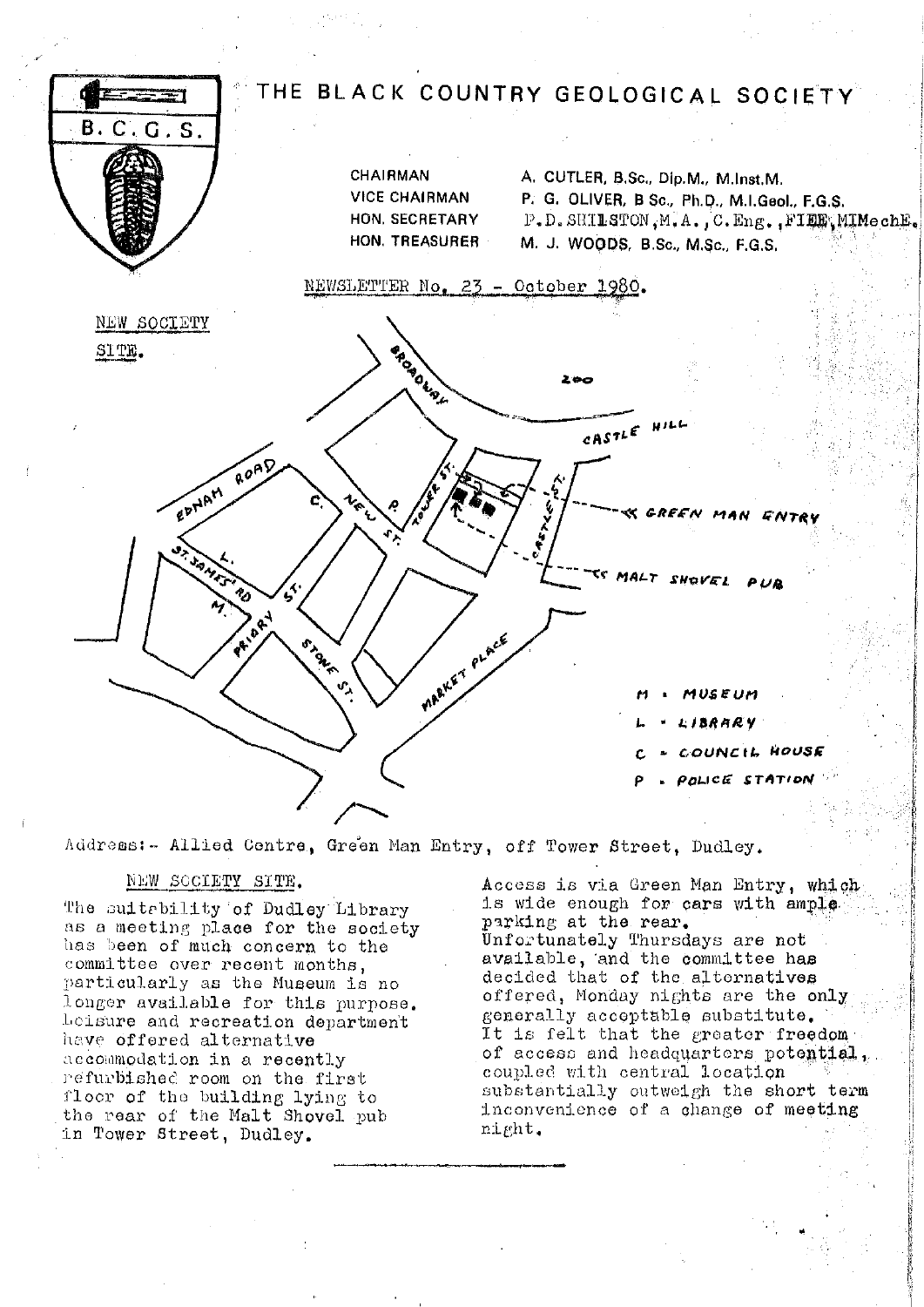# REVISED IROGRAMME.

 $-2 -$ 

(L. FOTURE MEETINGS will be held at, or commence from, the new address.

Oct. 27th. Honday. Meeting before field trip.

Lov, 2nd, Sunday, Field trip to Lickey Hills, Leader, Mr. W. Hardy of Birmingham University. Precambrian<br>volcanics, Cambrian quartzites, and a range of later formations including Silurian, Keele Beds, Dunter Pebbles and Clent Breecia.

Mov. 21st. Friday. Social evening. Black Country Night Out. Faggots and peas and traditional entertainment at Robin Hood Inn, Herry Hill, Quarry Bank.

Dec. 8th. Monday. "South American Journey", Talk by Sheila Fitts, about a five month journey with two months in the Fatagonian Andes. Starting in Brazil and finishing in Canada. Illustrated with slides and maps.

indoor meetings at 7.45pm with coffee and biscuits at 7.15pm.

ichey field meeting commences at 10am.

Con-members welcome.

SOCIETY WEDDING.

Anne Sutcliffe and George Harrison, both society members, wore married on August 9th. Je would all like to send them our very best wishes for their future happiness.

## Social Evening.

Nov. 21st. Friday. Elack Country Night Cut. Robin Hood Inn, Merry Hill, Quarry Bank. Arrive between 7.30 and 8.00pm.

Tlease book before Oct. 18th because arrangements must be completed with regard to numbers.

Cost £2-00 per person, to Tim O'Mara at 81 Market Street, Kingswinford, Dudley, West Midlands.

#### EVENING CLASSES IN GEOLOGY.

Sutton Coldfield College of Further  $(KateAehcroft)$ Education:-'0' Level, Mondays 7-9pm.<br>'A' Level, Tuesdays 7-9pm.

Dudley Central Library, St. James' Rd. Igneous rocks, classification, volcanic and plutonic processes. economic ore deposits. Tuesdays 7pm.

Eilston College of Further Education, Westfield Rd., Eilston, Wolverhampton. 'O' and 'A' Level, Thursdays  $6.30 - 9$ pm.

Sharmans Cross Evening Centre, Solihull Rd., Shirley. History of Life on Earth. Wednesdays 7.30pm.

Polytechnic, Wulfruna St., Wolverhampton, Geology, Life and Fossil Record. Wednesdays 7.30pm.

Geology Dept. Birmingham University. Introduction to Geology and Falaeontology. Thursdays 7.30pm.

Geology Dept. Birmingham University. Introduction to Geophysics. Tuesdays 7.30pm.

BOOKING FORM - SOCIAL EVENING - FLACK COUNTRY MIGHT OUT.

ilease reserve..... places at  $z=00$  each.

Total enclosed  $\mathcal{E}_+$ ....

Return to Tim O'Hara, 81 Market Street, Lingswinford, Dudley, West Midlands. Tel. Kingswirford 3701 for help with transport or other information. Aåd?;as:-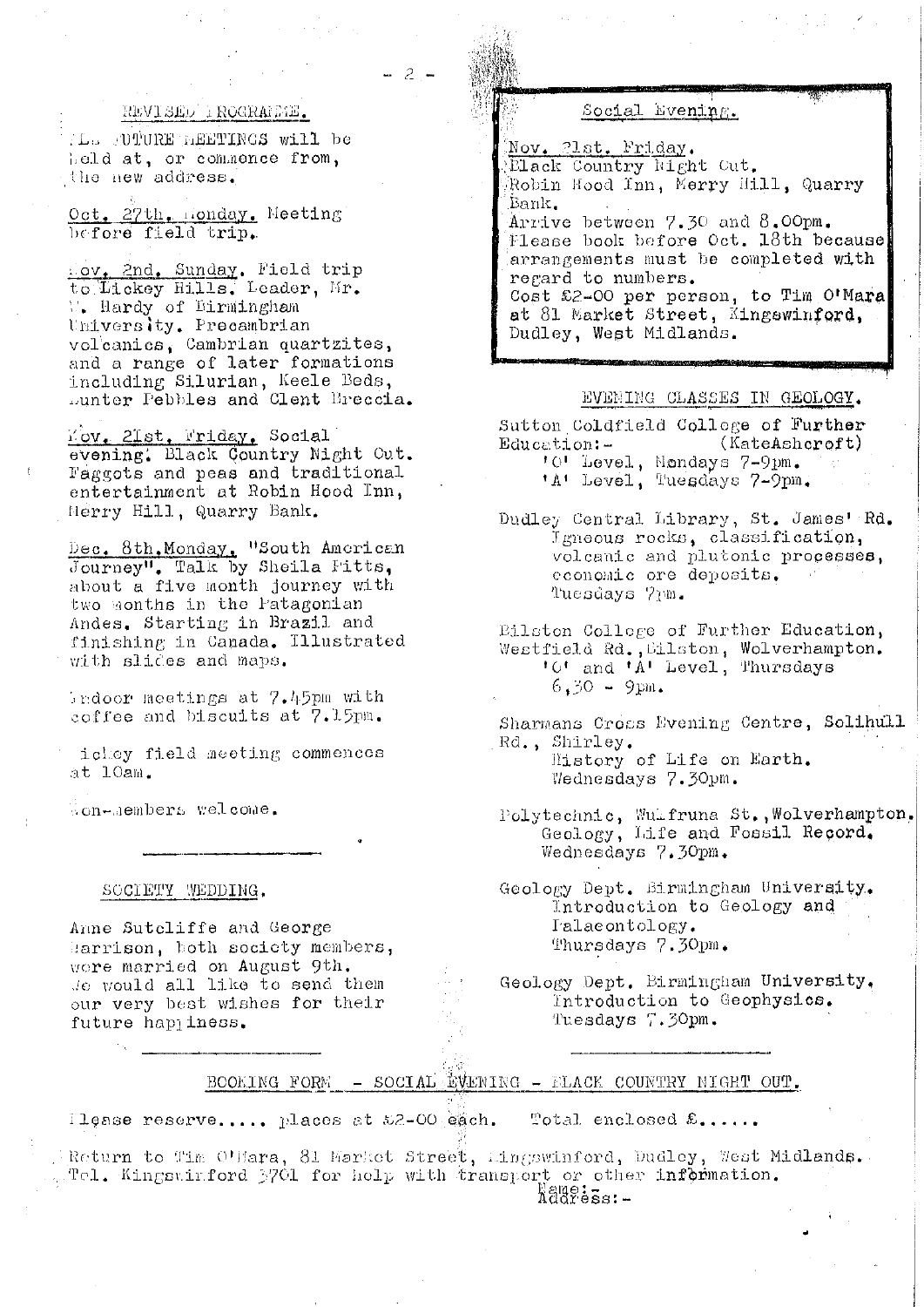IL DIVISIT TO EAST HIDLARDS JURASSIC. leader, Dr. R.G. Clements of LeicesterUmiversity June 8th, 1980.

A relatively small group from the society attended this trip. which turned out to be an interesting and enjoyable day in an area largely unknown to the majority of us. Two sites were visited, both showing good sequences in the Lower and diddle Jurassic. The thin rock units seen were essentially biostratigraphical units charactoristic of shelf deposition with both marine and non-marine bodi.

The first locality visited was Tilton railway cutting in Leicestershire, a disused cutting with a great deal of Middle Lias marlstone rockbod emposed. The bed consisted of ironstone, which is basically limestone with a high content of ferrous minerals such as chamosite and siderite. enwoathered the rock had a green appearance but weathered to a reddish brown colour.

The origin of the ironstone in the East Midlands is still Largely a mystery. The marlstone was fossiliferous withtwo brachiopod beds, and the brachiopods occurring in the lower band were found in clusters known as ' jacks' or 'nests'. Overlying the marlstone rock bed was a transition bed of shales lying between the Upper and Middle Lias. This was particularly fossiliferous and members found ammonite fragments, mainly Dactylioceras, and also gastropods and belemnites.

After lunch Cowthick Pit was visited. This was a particularly interesting site and it is a great pity that it will be filled in, with the closure of the Corby steclworks. A good sequence of the Middle Jurassic was exposed including nore low grade ironstone in the Northampton Sand formation.

A layer of Pleistocene chalky boulder clay lay unconformably upon the Jurassic rocks. A channel fill of Lincolnshire limestone in the Lower Estuarine Series was seen which was quite distinctive. Another interesting feature was a post-glacial fault associated with mass movement in the glacial period, and the fault caused a distinctive drag fold. The site was particularly fossiliferous, with bivalves, brachiopods and belemnites in all the marine beds, and rootlets in the estuarine beds, and derived fossils in the Pleistocene beds.

This was a very enjoyable day in which the weather stayed fine, and our thanks go to Dr. Clements for his leadership.  $M_{\bullet}$   $C_{\bullet}$ 

INTRODUCTION TO ELACK COUNTRY GEOGOGY - Part One, The Coal Measures. Leader Alan Cutler. January 13th. 1980.

The geology of the Black Country is the geology of the southern part of the South Staffordshire coalfield, more exactly the Dudley coalfield<br>or Thick Coal district. The majority of the rocks exposed belong to the 'Coal Measures' of the Upper Carboniferous Period.

The Lower and Middle Coal Measures were the productive measures, yielding<br>iron ore, coal and fireclays. The Upper Coal Measures are largely barren, the only economic product being brickclay, although thin, impersistant coal seams do occur in them.

Regrettably very few Lower or Middle Coal Measures exposures remain today, but we are fortunate that Doulton's Clay Pit at Saltwells, the first stop of the day, is a Nature Conservancy site of special scientific interest. We were able to exemine almost all the different Lithologies encountered in the Coal Measures, the shales, coal, sandstone, clays and ironstone. Some members managed to find a few fragmentary plant fossils. From Saltwells we made our way to Bensnett to examine a brick clay pit where the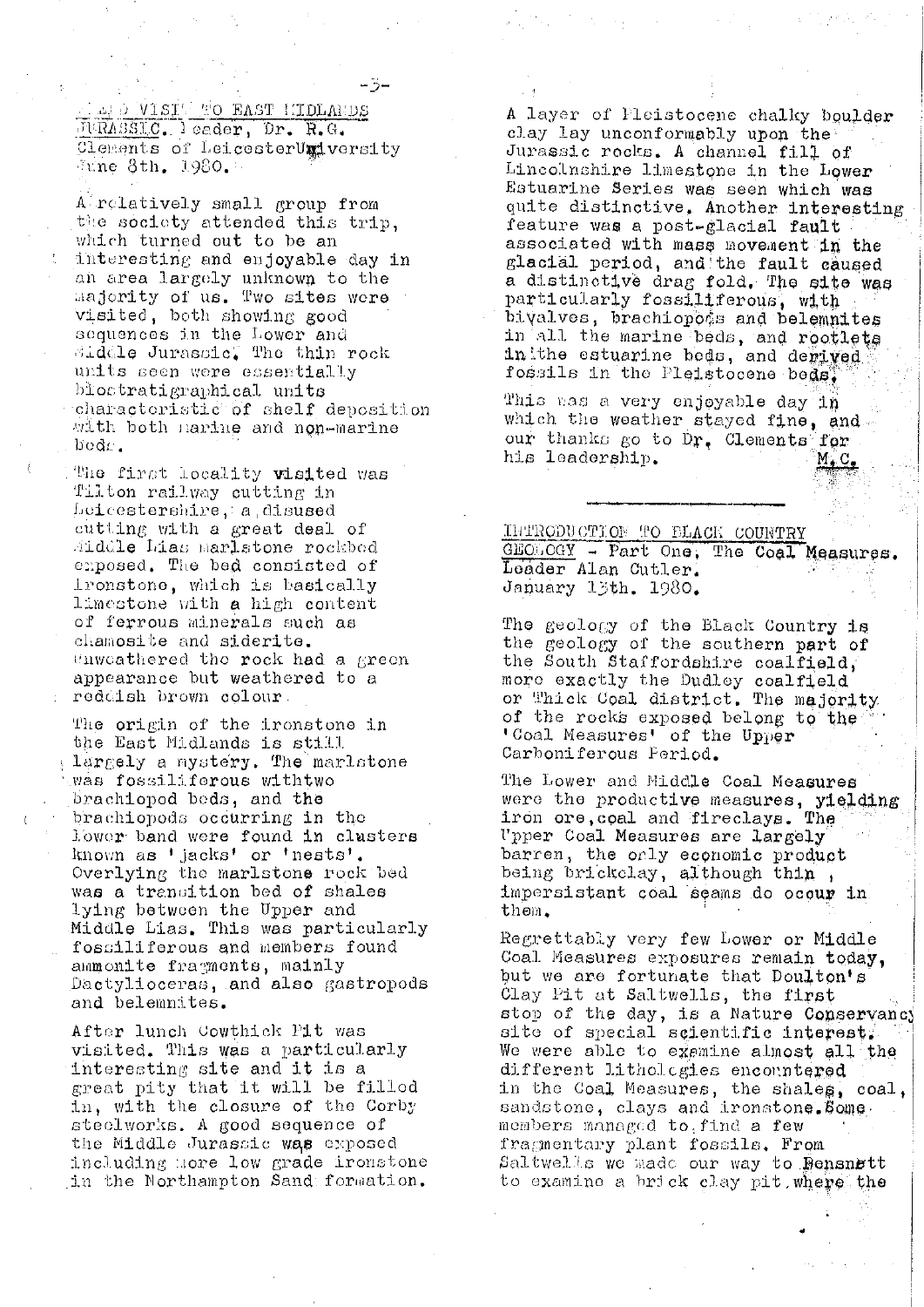Lururia Mart, the lowest part of the Upper Coal Measures is inglayed. Several of the typical grits (espleys) were reen as well as the red, purple and yellow clays.

Fur mext stop was at Wollescote where sandstones of the Halesowen Serios outcrop. The sandstones nd clays of this group contain thin coal spans and limestone ands, but they never assumed any real importance. A fault at the northern end of the exposure rought the green sandstones into contact with red and white elays of the bower Coal Measures. Sorse and Hounds Fub.

After lunch we made our way to West Bromwich and walked for half a mile or so along the cutting of the former G.W.R. .olverhampton to Birmingham rallway. The cutting affords one of the best esposures of Keele ieds, the topmost beds of the Upper Coal Measures. These partly red calcareous sandstones were formed in arid terrestrial conditions and marked the beginning of the desert facies to be experienced in various ways to the end of the Triassic leriod.

The last site of the day was barnfield Park, Oldbury to see a fine example of a calcarean conglomerate belonging to the lowest part of the Enville Beds. These rocks are grouped with the Coal Heasures locally but may in fact be partly Permian in age. Fossils are extremely rare in the Enville Beds and those found do not give any conclusive evidence about the problem of their correct age.

We had had a fine sunny day but as the frost began to form again we all wished for just a little of those desert conditions experienced so long  $\mathcal{L} \times \mathcal{L} \times \mathcal{L}$  $A \cdot C$ .

INTRODUCTION TO LLACK COUNTRY GECLOGY - Part Two. Before the Coal Measures. Leador, Alan Cutler. July 13th. 1980.

Most of the pre- Coal Measures rocks form the sub-coalfield basement, and we rely on faults and folding for surface exposures. The two principal structural axes, the Sedgley-Lickey anticline and the Netherton anticline are responsible for the famous Silurian-Old Red Sandstone areas of Wrens liest, Castle Hill and Netherton. Apart from small exposures of Cambrian<br>and Precambrian at Rubery and Lickey pre-Coal Measure rocks belong to the Silurian and Old Rod Sandstone (Downtonian) Periods.

Luck was with us again for we had a really fine summer day with no mist and we had an excellent view from the top of Oakham in the Rowley Hills over all the Black Country. The high ground at Oakham is part of the Rowley dolerite intrusion into the Coal Measures and lies centrally on the Sedgley- Lickey axis.

From Oakham we went down to the canal. cutting at l'etherton where the basement beds of the Coal Measures may be seen resting on the rocks belonging to the red Downtonian Series, A few fragmentary fossils of that hardy brachiopod Lingula were seen in the Downtonian beds.

We next moved back into Dudley to the far end of Castle Hill where in Castle Mill Basin we were able to see fine exposures of the Wenlock Limestone. The canal basin was cut in the nineteenth century as part of the limestone excavations, and lies at the junction of the Dudley and Wrens Nest tunnels. Several reef masses were examined and we were able to see and identify many different corals. After pausing to wave to the surprised party of trippers on the canal boat 'Electra' from the Elack Country Museum, we. set off to lock at the Go rmal Grit in Lower Gornal.

Much of the Correl Grit, once extensively